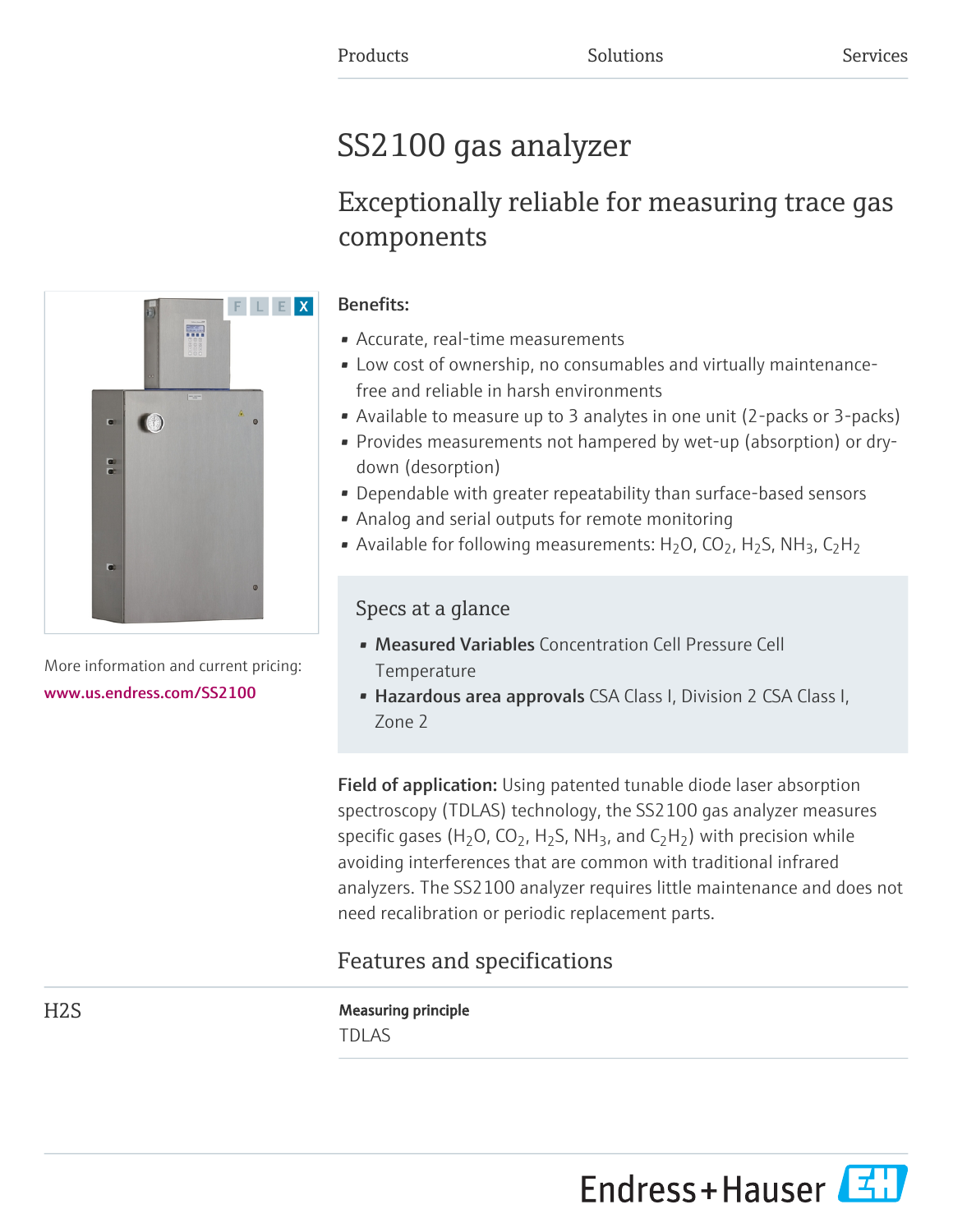### H2S Product Headline

An advanced gas analyzer for hydrogen sulfide (H2S) measurement. The SS2100 uses Tunable Laser Diode Absorption Spectroscopy (TDLAS) to determine the concentration of the analyte without coming into physical contact with the stream.

### Channels

1

#### Analyte and Measurement ranges

H2S (Hydrogen Sulfide): 0-10 to 0-1000 ppmv; 0-5000 ppmv to 0-5%

### Measured Variables

Concentration Cell Pressure Cell Temperature

#### Ambient Temperature range

-20 to 50°C (-4 to 122°F) Optional: -10 to 60°C (14 to 140°F)

#### Operating Pressure range

Inlet Pressure: 140-350 kPa (20-50 psig) Sample Cell: 800-1200 mbara or 950-1700 mbara (optional)

#### Analyzer Wetted materials

316L Stainless Steel FKM O-Rings Glass

#### Power supply

120 or 240 VAC ±10%, 50-60 Hz, 300W (18-24 VDC - optional for electronics only) 3 Amps max @ 120 VAC , 1.5 Amps max @ 240 VAC Hz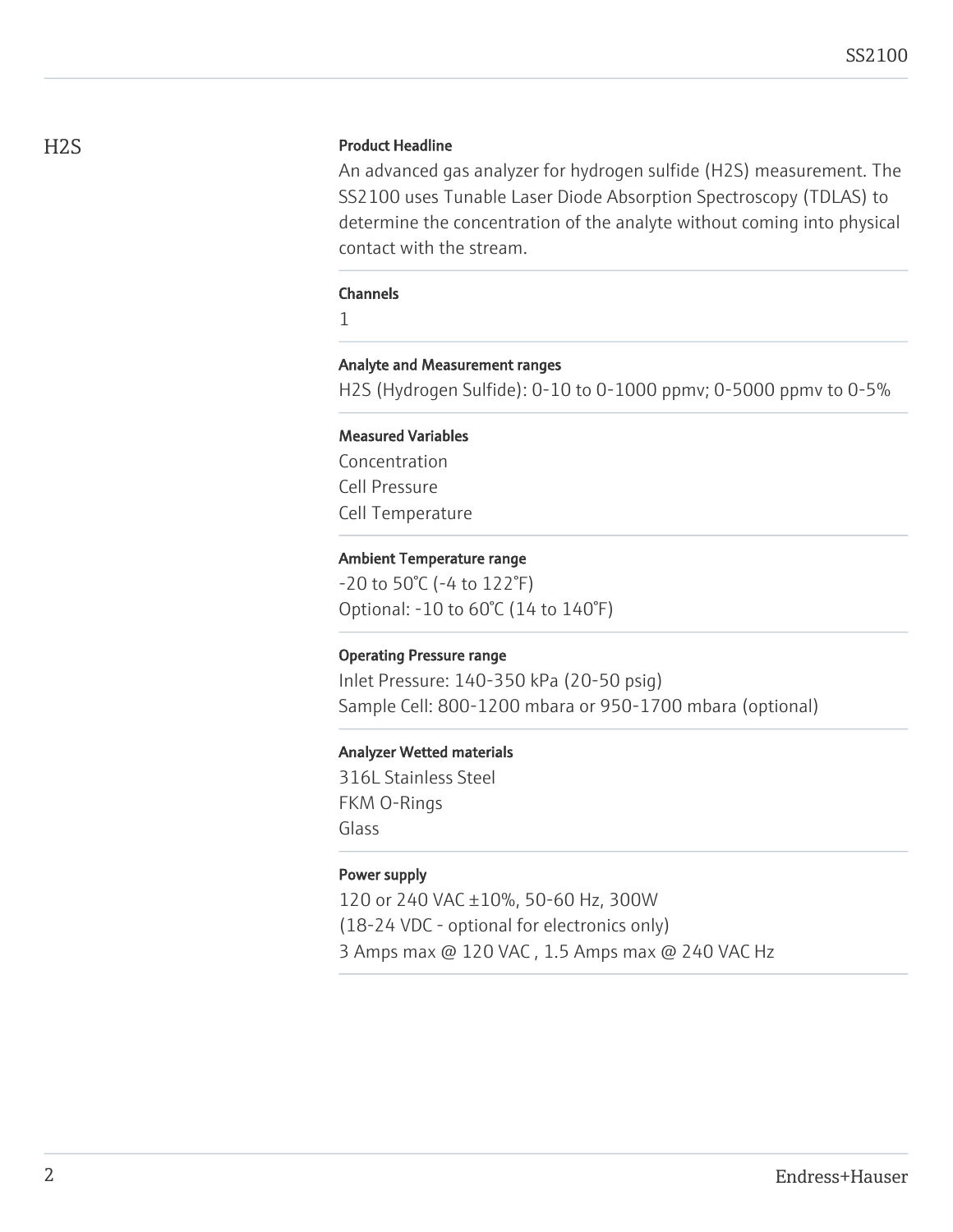### **Communication**

Analog Output: Two 4-20mA Isolated, 1200 ohms @ 24 VDC max load Serial: RS232C and Ethernet Protocol: Modbus Gould RTU or Daniel RTU or ASCII Digital Outputs: 5, Concentration Alarm, General Fault, Validation Fail, Validation 1 Active, Validation 2 Active Digital Inputs: 2, Flow Alarm, Validation Request

#### Housing materials

Electronics: 304 or 316L Stainless Steel Sample System Enclosure: 304 or 316L Stainless Steel

# Hazardous area approvals

CSA Class I, Division 2 CSA Class I, Zone 2

### Degree of protection

IP66, Type 4X

#### H<sub>2</sub>O Measuring principle

TDLAS

### Product Headline

An advanced gas analyzer for moisture (H2O) measurement. The SS2100 uses Tunable Laser Diode Absorption Spectroscopy (TDLAS) to determine the concentration of the analyte without coming into physical contact with the stream.

#### **Channels**

1

### Analyte and Measurement ranges

H2O (Moisture): 0-10 to 0-100 ppmv; 0-50 to 0-5000 ppmv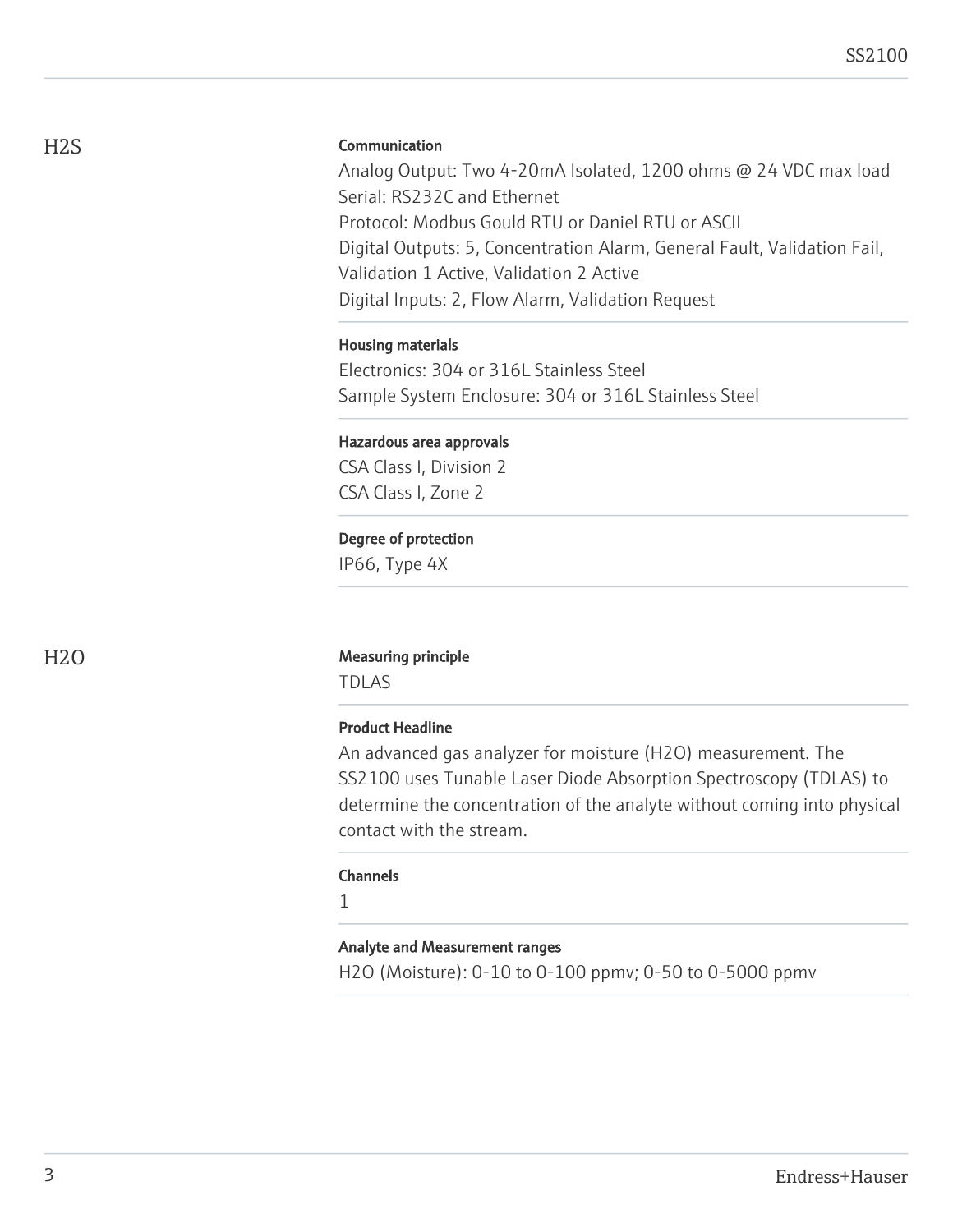### Measured Variables

Concentration Moisture Dew Point Cell Pressure Cell Temperature

#### Ambient Temperature range

-20 to 50°C (-4 to 122°F) Optional: -10 to 60°C (14 to 140°F)

#### Operating Pressure range

Inlet Pressure: 140-350 kPa (20-50 psig) Sample Cell: 800-1200 mbara or 950-1700 mbara (optional)

#### Analyzer Wetted materials

316L Stainless Steel FKM O-Rings Glass

### Power supply

120 or 240 VAC ±10%, 50-60 Hz, 300W (18-24 VDC - optional for electronics only) 3 Amps max @ 120 VAC , 1.5 Amps max @ 240 VAC Hz

### Communication

Analog Output: Two 4-20mA Isolated, 1200 ohms @ 24 VDC max load Serial: RS232C and Ethernet Protocol: Modbus Gould RTU or Daniel RTU or ASCII Digital Outputs: 5, Concentration Alarm, General Fault, Validation Fail, Validation 1 Active, Validation 2 Active Digital Inputs: 2, Flow Alarm, Validation Request

#### Housing materials

Electronics: 304 or 316L Stainless Steel Sample System Enclosure: 304 or 316L Stainless Steel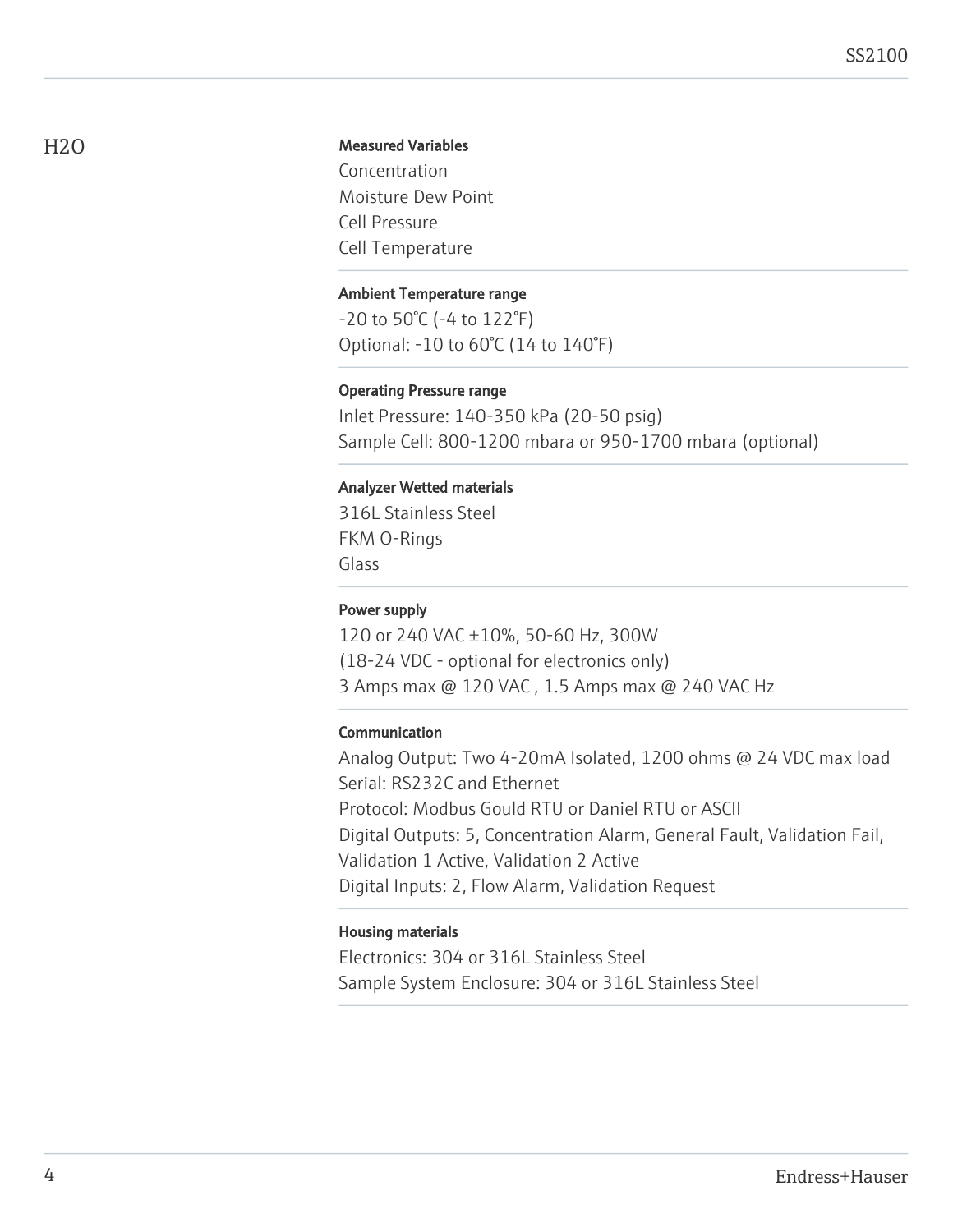H2O

#### Hazardous area approvals

CSA Class I, Division 2 CSA Class I, Zone 2

#### Degree of protection

IP66, Type 4X

#### CO2 Measuring principle

TDLAS

#### Product Headline

An advanced gas analyzer for carbon dioxide (CO2) measurement. The SS2100 uses Tunable Laser Diode Absorption Spectroscopy (TDLAS) to determine the concentration of the analyte without coming into physical contact with the stream.

#### Channels

1

#### Analyte and Measurement ranges

CO2 (Carbon Dioxide): 0-10 to 0-1000 ppmv; 0-5000 ppmv to 0-5%

### Measured Variables

Concentration Cell Pressure Cell Temperature

#### Ambient Temperature range

-20 to 50°C (-4 to 122°F) Optional: -10 to 60°C (14 to 140°F)

### Operating Pressure range

Inlet Pressure: 140-350 kPa (20-50 psig) Sample Cell: 800-1200 mbara or 950-1700 mbara (optional)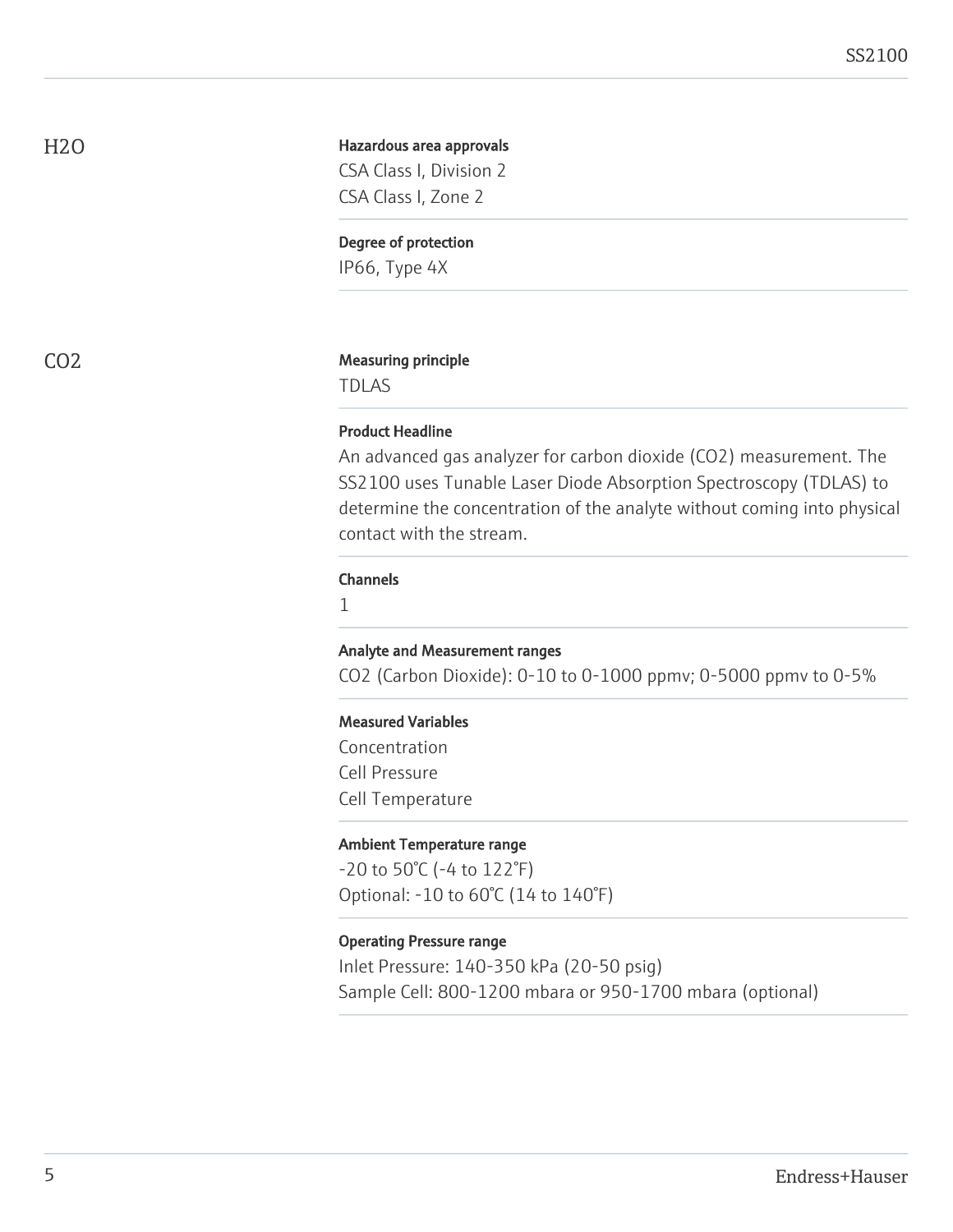#### Analyzer Wetted materials

316L Stainless Steel FKM O-Rings Glass

#### Power supply

120 or 240 VAC ±10%, 50-60 Hz, 300W (18-24 VDC - optional for electronics only) 3 Amps max @ 120 VAC , 1.5 Amps max @ 240 VAC Hz

#### Communication

Analog Output: Two 4-20mA Isolated, 1200 ohms @ 24 VDC max load Serial: RS232C and Ethernet Protocol: Modbus Gould RTU or Daniel RTU or ASCII Digital Outputs: 5, Concentration Alarm, General Fault, Validation Fail, Validation 1 Active, Validation 2 Active Digital Inputs: 2, Flow Alarm, Validation Request

#### Housing materials

Electronics: 304 or 316L Stainless Steel Sample System Enclosure: 304 or 316L Stainless Steel

#### Hazardous area approvals

CSA Class I, Division 2 CSA Class I, Zone 2

#### Degree of protection

IP66, Type 4X

#### NH3 Measuring principle

TDLAS

#### Product Headline

An advanced gas analyzer for ammonia (NH3) measurement. The SS2100 uses Tunable Laser Diode Absorption Spectroscopy (TDLAS) to determine the concentration of the analyte without coming into physical contact with the stream.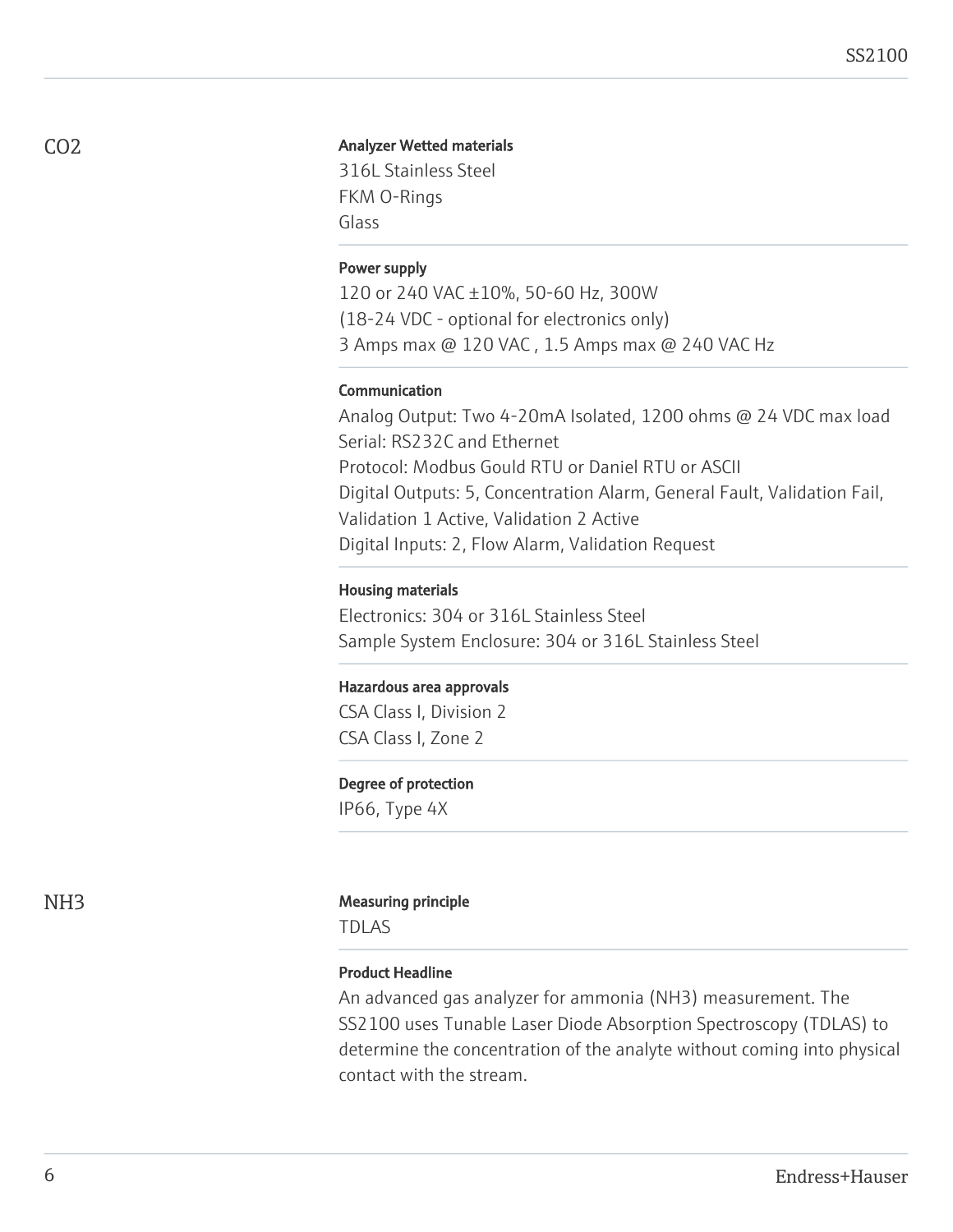#### Channels

1

#### Analyte and Measurement ranges

NH3 (Ammonia): 0-5 ppmv

#### Measured Variables

Concentration Cell Pressure Cell Temperature

#### Ambient Temperature range

-20 to 50°C (-4 to 122°F) Optional: -10 to 60°C (14 to 140°F)

#### Operating Pressure range

Inlet Pressure: 140-350 kPa (20-50 psig) Sample Cell: 800-1200 mbara or 950-1700 mbara (optional)

#### Analyzer Wetted materials

316L Stainless Steel FKM O-Rings Glass

#### Power supply

120 or 240 VAC ±10%, 50-60 Hz, 300W (18-24 VDC - optional for electronics only) 3 Amps max @ 120 VAC , 1.5 Amps max @ 240 VAC Hz

#### Communication

Analog Output: Two 4-20mA Isolated, 1200 ohms @ 24 VDC max load Serial: RS232C and Ethernet Protocol: Modbus Gould RTU or Daniel RTU or ASCII Digital Outputs: 5, Concentration Alarm, General Fault, Validation Fail, Validation 1 Active, Validation 2 Active Digital Inputs: 2, Flow Alarm, Validation Request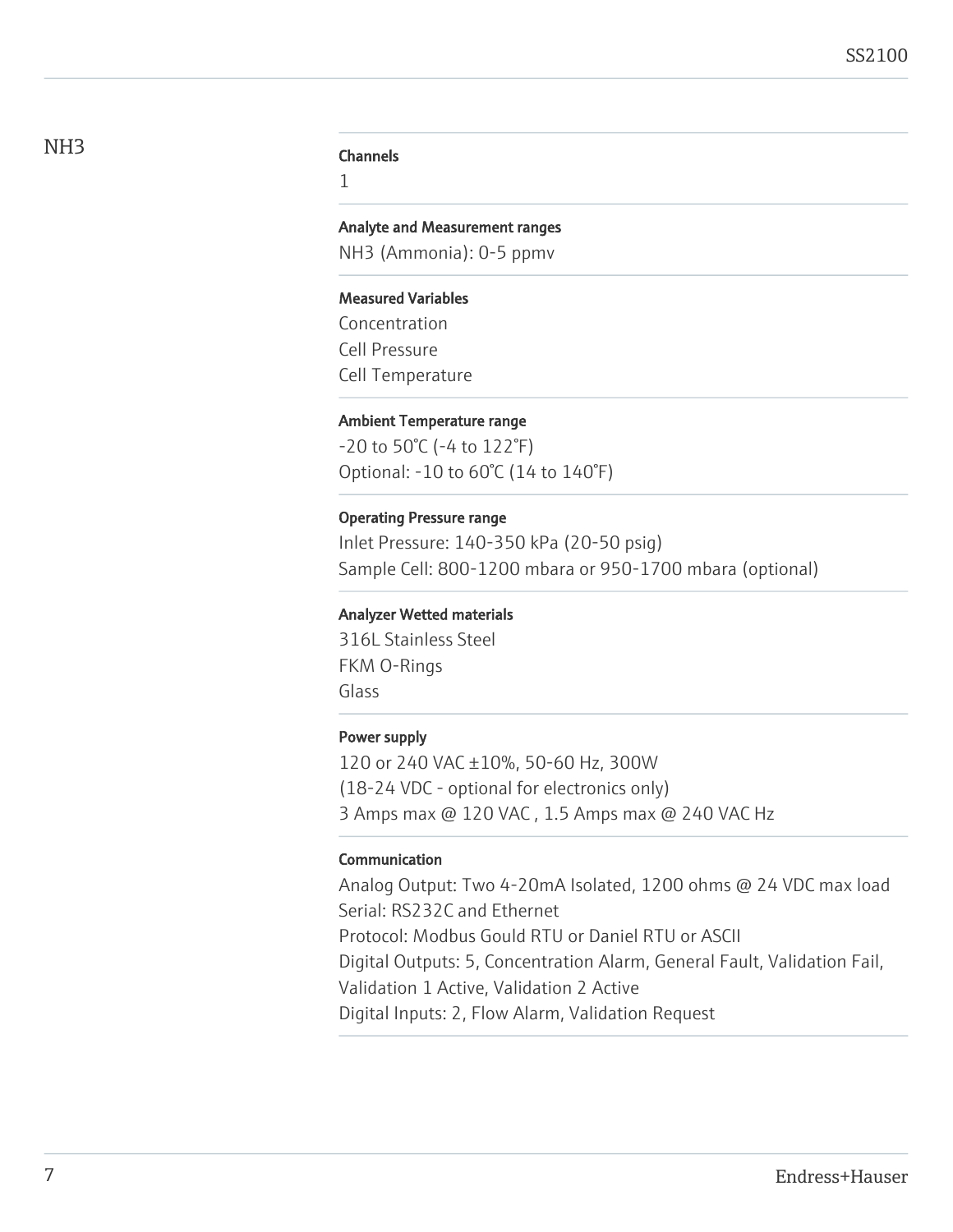### NH3

#### Housing materials

Electronics: 304 or 316L Stainless Steel Sample System Enclosure: 304 or 316L Stainless Steel

### Hazardous area approvals

CSA Class I, Division 2 CSA Class I, Zone 2

#### Degree of protection

IP66, Type 4X

#### C2H2 Measuring principle

TDLAS

#### Product Headline

An advanced gas analyzer for acetylene (C2H2) measurement. The SS2100 uses Tunable Laser Diode Absorption Spectroscopy (TDLAS) to determine the concentration of the analyte without coming into physical contact with the stream.

#### Channels

1

#### Analyte and Measurement ranges

C2H2 (Acetylene): 0-5; 0-3000 ppmv

#### Measured Variables

Concentration Cell Pressure Cell Temperature

### Ambient Temperature range

-20 to 50°C (-4 to 122°F) Optional: -10 to 60°C (14 to 140°F)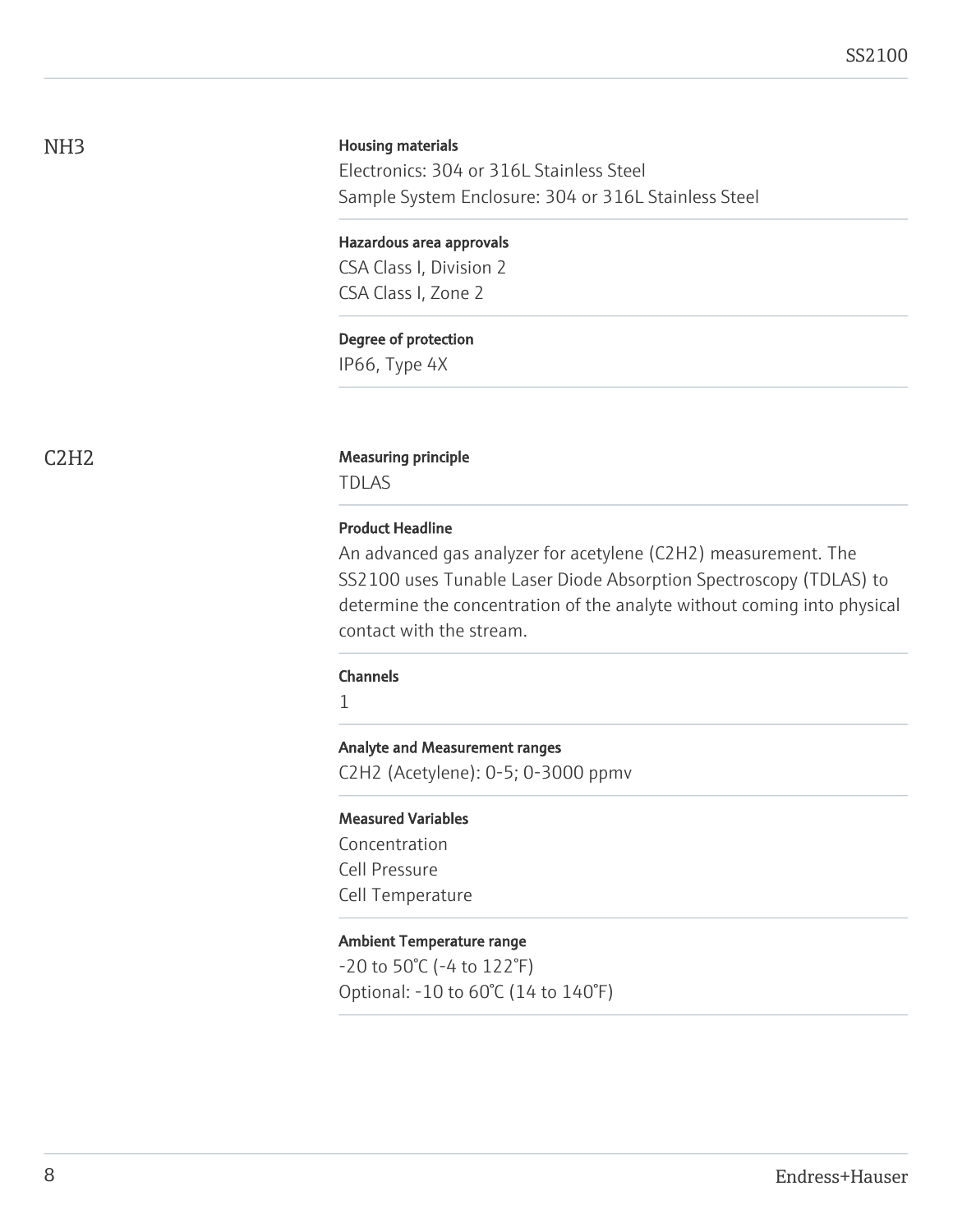### Operating Pressure range

Inlet Pressure: 140-350 kPa (20-50 psig) Sample Cell: 800-1200 mbara or 950-1700 mbara (optional)

#### Analyzer Wetted materials

316L Stainless Steel FKM O-Rings Glass

#### Power supply

120 or 240 VAC ±10%, 50-60 Hz, 300W (18-24 VDC - optional for electronics only) 3 Amps max @ 120 VAC , 1.5 Amps max @ 240 VAC Hz

#### Communication

Analog Output: Two 4-20mA Isolated, 1200 ohms @ 24 VDC max load Serial: RS232C and Ethernet Protocol: Modbus Gould RTU or Daniel RTU or ASCII Digital Outputs: 5, Concentration Alarm, General Fault, Validation Fail, Validation 1 Active, Validation 2 Active Digital Inputs: 2, Flow Alarm, Validation Request

#### Housing materials

Electronics: 304 or 316L Stainless Steel Sample System Enclosure: 304 or 316L Stainless Steel

#### Hazardous area approvals

CSA Class I, Division 2 CSA Class I, Zone 2

#### Degree of protection

IP66, Type 4X

H2S+H2O Measuring principle TDLAS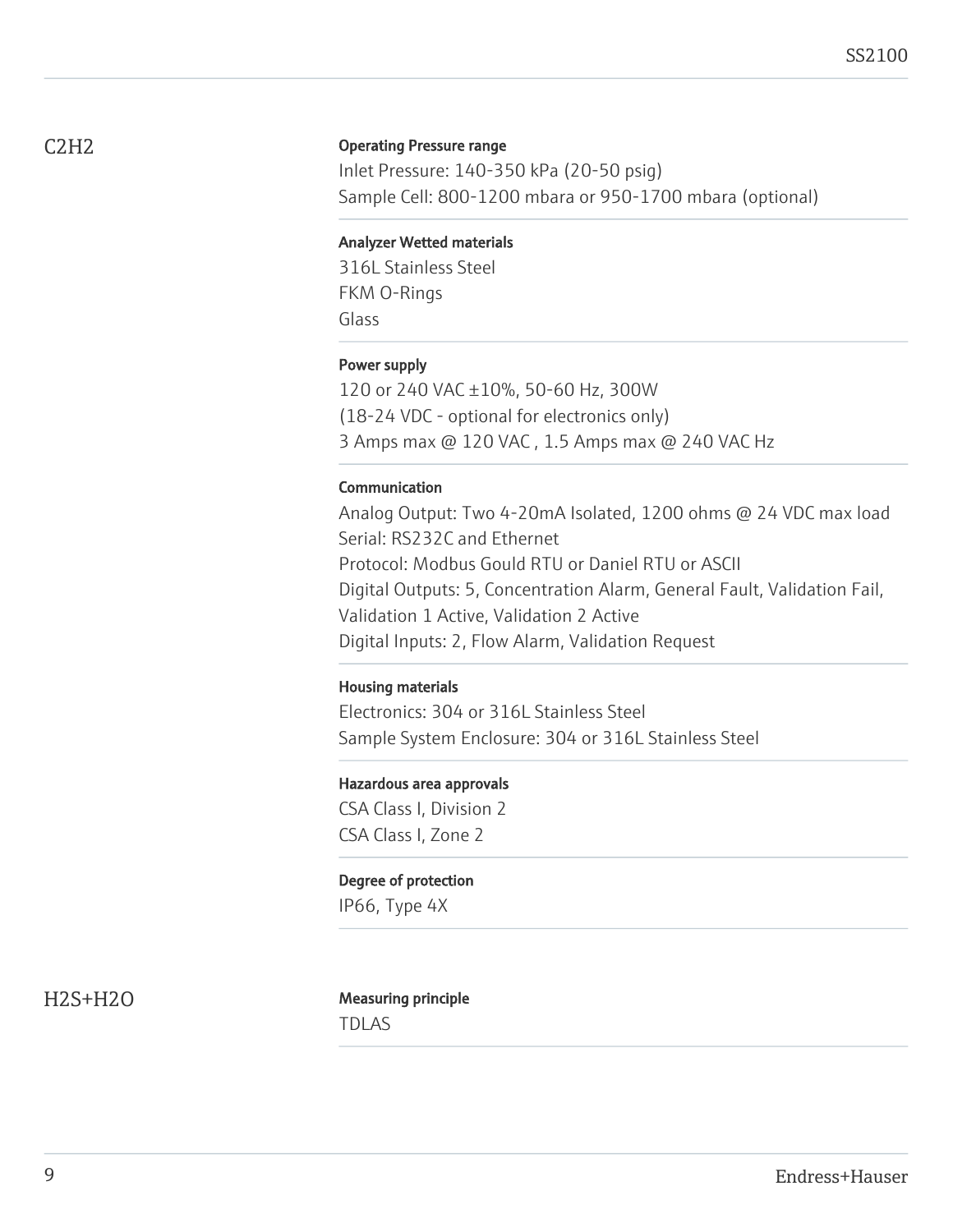### H2S+H2O

### Product Headline

Advanced multi-channel gas analyzer for hydrogen sulfide (H2S) and moisture (H2O), also known as a 2-Pack. The SS2100 uses Tunable Laser Diode Absorption Spectroscopy (TDLAS) to determine the concentration of the analyte without coming into physical contact with the stream.

#### Channels

 $\overline{\phantom{0}}$ 

#### Analyte and Measurement ranges

H2S (Hydrogen Sulfide): 0-10 to 0-1000 ppmv H2O (Moisture): 0-100 to 0-5000 ppmv

#### Measured Variables

Concentration Moisture Dew Point Cell Pressure Cell Temperature

#### Ambient Temperature range

-20 to 50°C (-4 to 122°F) Optional: -10 to 60°C (14 to 140°F)

#### Operating Pressure range

Inlet Pressure: 140-350 kPa (20-50 psig) Sample Cell: 800-1200 mbara or 950-1700 mbara (optional)

#### Analyzer Wetted materials

316L Stainless Steel FKM O-Rings Glass

#### Power supply

120 or 240 VAC ±10%, 50-60 Hz, 300W (18-24 VDC - optional for electronics only) 3 Amps max @ 120 VAC , 1.5 Amps max @ 240 VAC Hz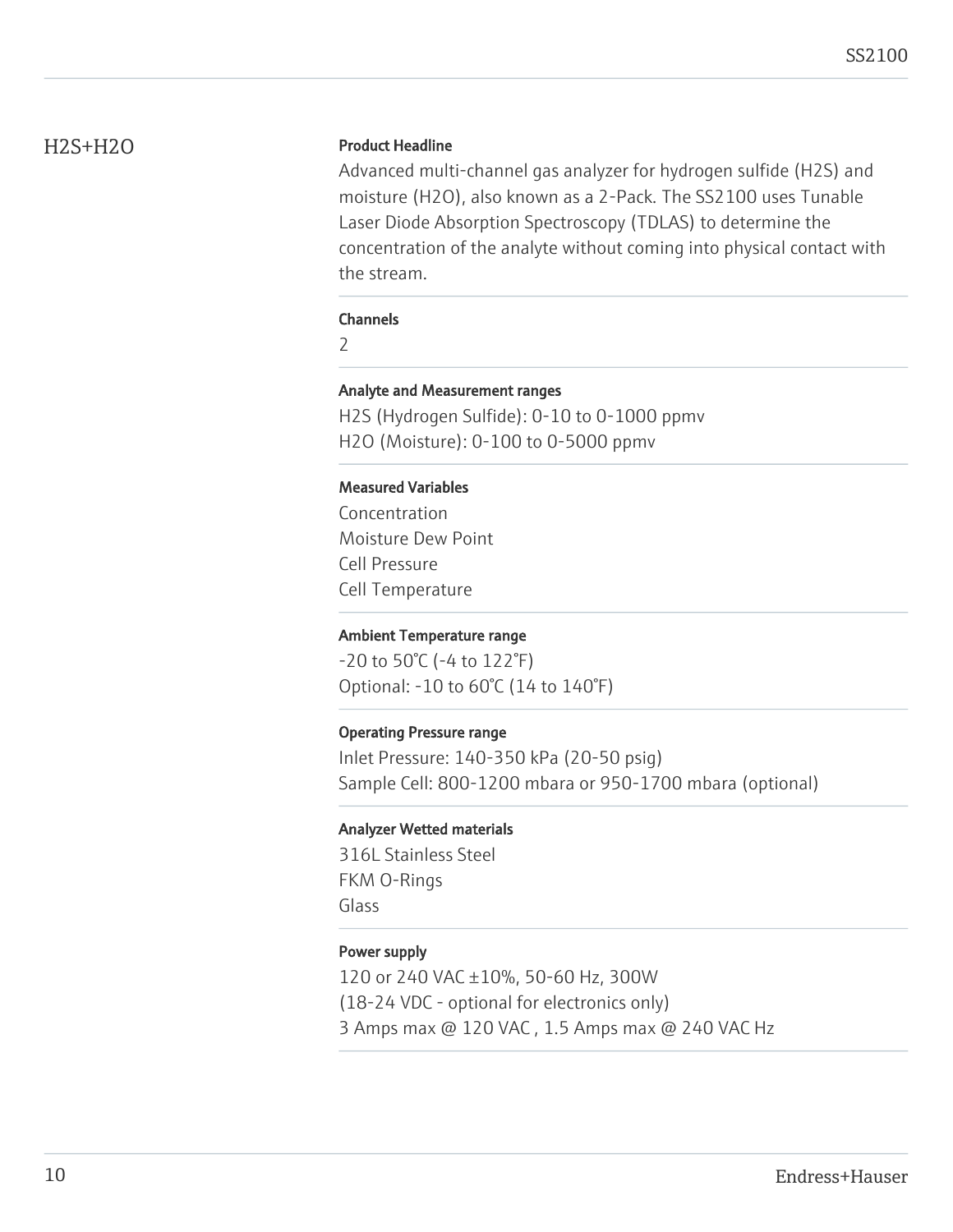### H2S+H2O

### Communication

Analog Output: Four 4-20mA Isolated, 1200 ohms @ 24 VDC max load Serial: RS232C and Ethernet (H2S) and RS232C or Ethernet (H2O) Protocol: Modbus Gould RTU or Daniel RTU or ASCII Digital Outputs (H2S): 5, Concentration Alarm, General Fault, Validation Fail, Validation 1 Active, Validation 2 Active Digital Inputs (H2S): 2, Flow Alarm, Validation Request Digital Outputs (H2O): 2, Concentration Alarm, General Fault

### Housing materials

Electronics: 304 or 316L Stainless Steel Sample System Enclosure: 304 or 316L Stainless Steel

### Hazardous area approvals

CSA Class I, Division 2 CSA Class I, Zone 2

### Degree of protection

IP66, Type 4X

### H2S+CO2 Measuring principle

TDLAS

### Product Headline

Advanced multi-channel gas analyzer for hydrogen sulfide (H2S) and carbon dioxide (CO2), also known as a 2-Pack. The SS2100 uses Tunable Laser Diode Absorption Spectroscopy (TDLAS) to determine the concentration of the analyte without coming into physical contact with the stream.

### Channels

 $\overline{\phantom{0}}$ 

### Analyte and Measurement ranges

H2S (Hydrogen Sulfide): 0-10 to 0-1000 ppmv

CO2 (Carbon Dioxide): 0-5000 ppmv to 0-5%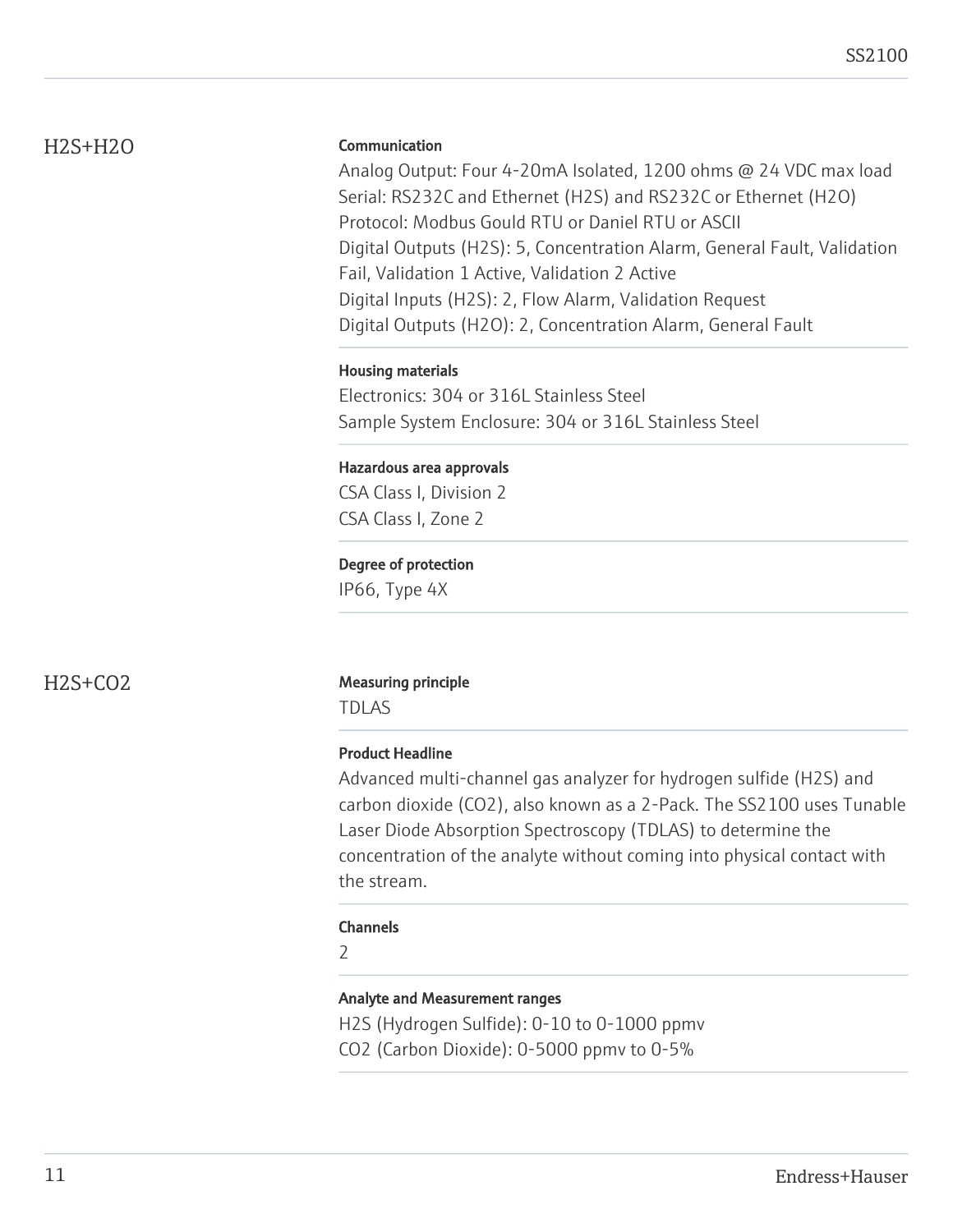### H2S+CO2

### Measured Variables

Concentration Cell Pressure Cell Temperature

### Ambient Temperature range

-20 to 50°C (-4 to 122°F) Optional: -10 to 60°C (14 to 140°F)

### Operating Pressure range

Inlet Pressure: 140-350 kPa (20-50 psig) Sample Cell: 800-1200 mbara or 950-1700 mbara (optional)

### Analyzer Wetted materials

316L Stainless Steel FKM O-Rings Glass

### Power supply

120 or 240 VAC ±10%, 50-60 Hz, 300W (18-24 VDC - optional for electronics only) 3 Amps max @ 120 VAC , 1.5 Amps max @ 240 VAC Hz

### Communication

Analog Output: Four 4-20mA Isolated, 1200 ohms @ 24 VDC max load Serial: RS232C and Ethernet (H2S) and RS232C or Ethernet (CO2) Protocol: Modbus Gould RTU or Daniel RTU or ASCII Digital Outputs (H2S): 5, Concentration Alarm, General Fault, Validation Fail, Validation 1 Active, Validation 2 Active Digital Inputs (H2S): 2, Flow Alarm, Validation Request Digital Outputs (CO2): 2, Concentration Alarm, General Fault

### Housing materials

Electronics: 304 or 316L Stainless Steel Sample System Enclosure: 304 or 316L Stainless Steel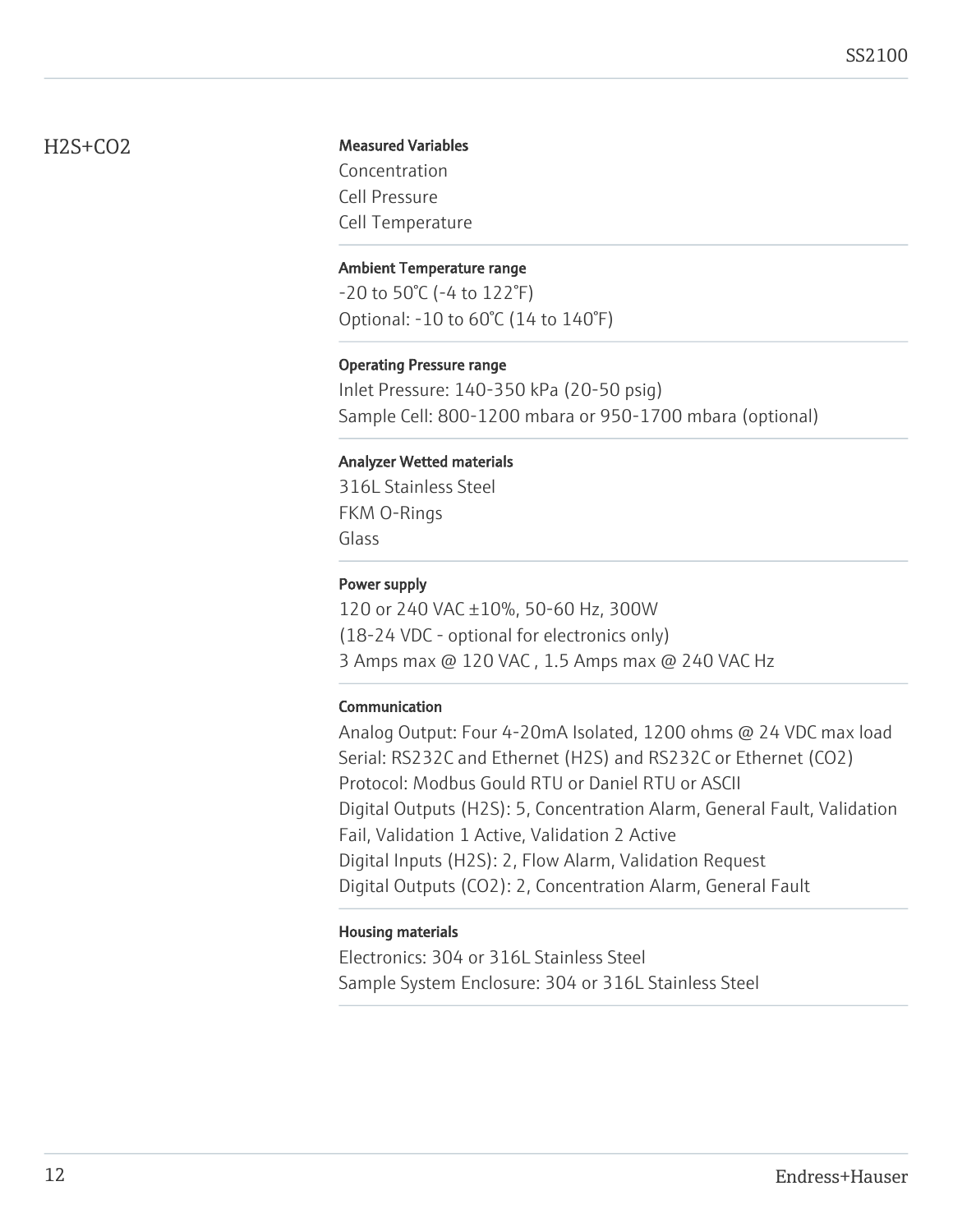### H2S+CO2

### Hazardous area approvals CSA Class I, Division 2 CSA Class I, Zone 2

Degree of protection

IP66, Type 4X

H2S+H2O+CO2 Measuring principle

TDLAS

### Product Headline

Advanced multi-channel gas analyzer for hydrogen sulfide (H2S), moisture (H2O), and carbon dioxide (CO2), also known as a 3-Pack. The SS2100 uses Tunable Laser Diode Absorption Spectroscopy (TDLAS) to determine the concentration of the analyte without coming into physical contact with the stream.

### Channels

3

### Analyte and Measurement ranges

H2S (Hydrogen Sulfide): 0-10 to 0-1000 ppmv H2O (Moisture): 0-100 to 0-5000 ppmv CO2 (Carbon Dioxide): 0-5000 ppmv to 0-5%

### Measured Variables

Concentration Moisture Dew Point Cell Pressure Cell Temperature

### Ambient Temperature range

-20 to 50°C (-4 to 122°F) Optional: -10 to 60°C (14 to 140°F)